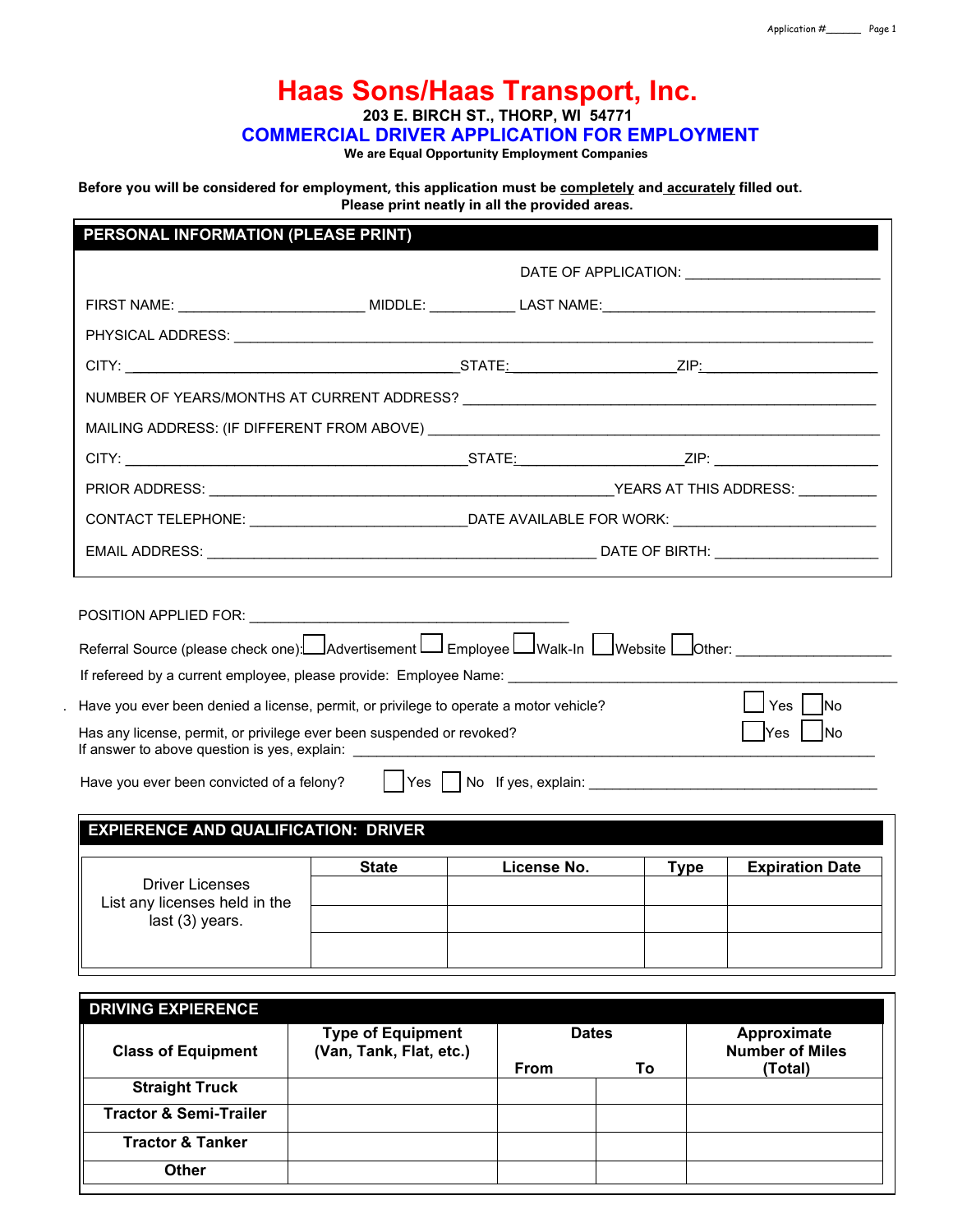|                 |             | <b>TRAFFIC VIOLATIONS IN THE THREE (3) YEARS (EXCLUDING PARKING VIOLATIONS)</b> |                |
|-----------------|-------------|---------------------------------------------------------------------------------|----------------|
| <b>LOCATION</b> | <b>DATE</b> | <b>CONVICTIONS: FORFEITED, BOND, OR</b><br><b>COLLATERAL</b>                    | <b>PENALTY</b> |
|                 |             |                                                                                 |                |
|                 |             |                                                                                 |                |
|                 |             |                                                                                 |                |

| ACCIDENT RECORD FOR THE THREE (3) YEARS PRECEDING DATE OF APPLICATION |                                        |                   |                 |  |
|-----------------------------------------------------------------------|----------------------------------------|-------------------|-----------------|--|
|                                                                       | Nature of Accident (Head-on, Rear-end, |                   |                 |  |
| <b>Dates</b>                                                          | Upset, Etc.)                           | <b>Fatalities</b> | <b>Injuries</b> |  |
| <b>Last Accident:</b>                                                 |                                        |                   |                 |  |
| <b>Next Previous:</b>                                                 |                                        |                   |                 |  |
| <b>Next Previous:</b>                                                 |                                        |                   |                 |  |

# **PHYSICAL HISTORY**

The Federal Motor Carrier Safety Regulations (49 CFR 391 Subpart E) require that all driver applicants pass certain medical examinations before they are hired to drive a motor vehicle.

Date of last Department of Transportation medical examination:

| Can you provide a copy? |  | $\sqrt{YES}$ $NO$ |  |  |
|-------------------------|--|-------------------|--|--|
|-------------------------|--|-------------------|--|--|

# **ALCOHOL AND CONTROLLED SUBSTANCE STATEMENT**

The Federal Motor Carrier Safety Regulations (49 CFR 40.25) require all persons applying for a driving position requiring a commercials driver's license to answer the following questions:

Within the last two (2) years, have you ever tested positive, or refused to test, on any pre-employment drug or alcohol test administered by an employer to which you applied for, but did not obtain, safety-sensitive work? The contract of the contract of the contract of the contract of the contract of the contract of the contract of the contract of the contract of the contract of the contract of the contract of the con

| Within the last two (2) years, have you ever tested positive, or refused to test, on any type of drug or                                                                                                                              |  |  |  |  |  |  |
|---------------------------------------------------------------------------------------------------------------------------------------------------------------------------------------------------------------------------------------|--|--|--|--|--|--|
| $\frac{1}{2}$ and the last two (z) years, have you ever tested positive, or relused to test, orr any type or drug or<br>alcohol test administered by an employer for which you performed safety-sensitive transportation work? $\Box$ |  |  |  |  |  |  |

| <b>CDL ENDORSEMENTS AND RESTRICTIONS</b> |  |  |  |
|------------------------------------------|--|--|--|
|                                          |  |  |  |

Endorsements **Restrictions/Waivers (List All)** 

X TANKER & HAZMAT \_\_\_\_\_\_\_\_\_\_\_\_\_\_\_\_\_\_\_\_\_\_\_\_\_\_\_\_\_\_\_\_\_\_\_\_\_\_\_\_\_\_\_\_\_\_\_\_

H HAZMAT \_\_\_\_\_\_\_\_\_\_\_\_\_\_\_\_\_\_\_\_\_\_\_\_\_\_\_\_\_\_\_\_\_\_\_\_\_\_\_\_\_\_\_\_\_\_\_\_

 $\overline{a}$ 

- N TANKER \_\_\_\_\_\_\_\_\_\_\_\_\_\_\_\_\_\_\_\_\_\_\_\_\_\_\_\_\_\_\_\_\_\_\_\_\_\_\_\_\_\_\_\_\_\_\_\_
- P PASSENGER \_\_\_\_\_\_\_\_\_\_\_\_\_\_\_\_\_\_\_\_\_\_\_\_\_\_\_\_\_\_\_\_\_\_\_\_\_\_\_\_\_\_\_\_\_\_\_\_
	- T DOUBLE/TRIPLE TRAILER OTHER (List):\_\_\_\_\_\_\_\_\_\_\_\_\_\_\_\_\_\_\_\_ \_\_\_\_\_\_\_\_\_\_\_\_\_\_\_\_\_\_\_\_\_\_\_\_\_\_\_\_\_\_\_\_\_\_\_\_\_\_\_\_\_\_\_\_\_\_\_\_

| <b>EDUCATION</b>   |                                      |                                  |                                  |            |                 |           |  |
|--------------------|--------------------------------------|----------------------------------|----------------------------------|------------|-----------------|-----------|--|
| <b>SCHOOL</b>      | <b>NAME &amp;</b><br><b>LOCATION</b> | <b>COURSE OF</b><br><b>STUDY</b> | <b>YEARS</b><br><b>COMPLETED</b> | <b>YES</b> | <b>GRATUATE</b> | <b>NO</b> |  |
| <b>High School</b> |                                      |                                  |                                  |            |                 |           |  |
| College            |                                      |                                  |                                  |            |                 |           |  |
| <b>Other</b>       |                                      |                                  |                                  |            |                 |           |  |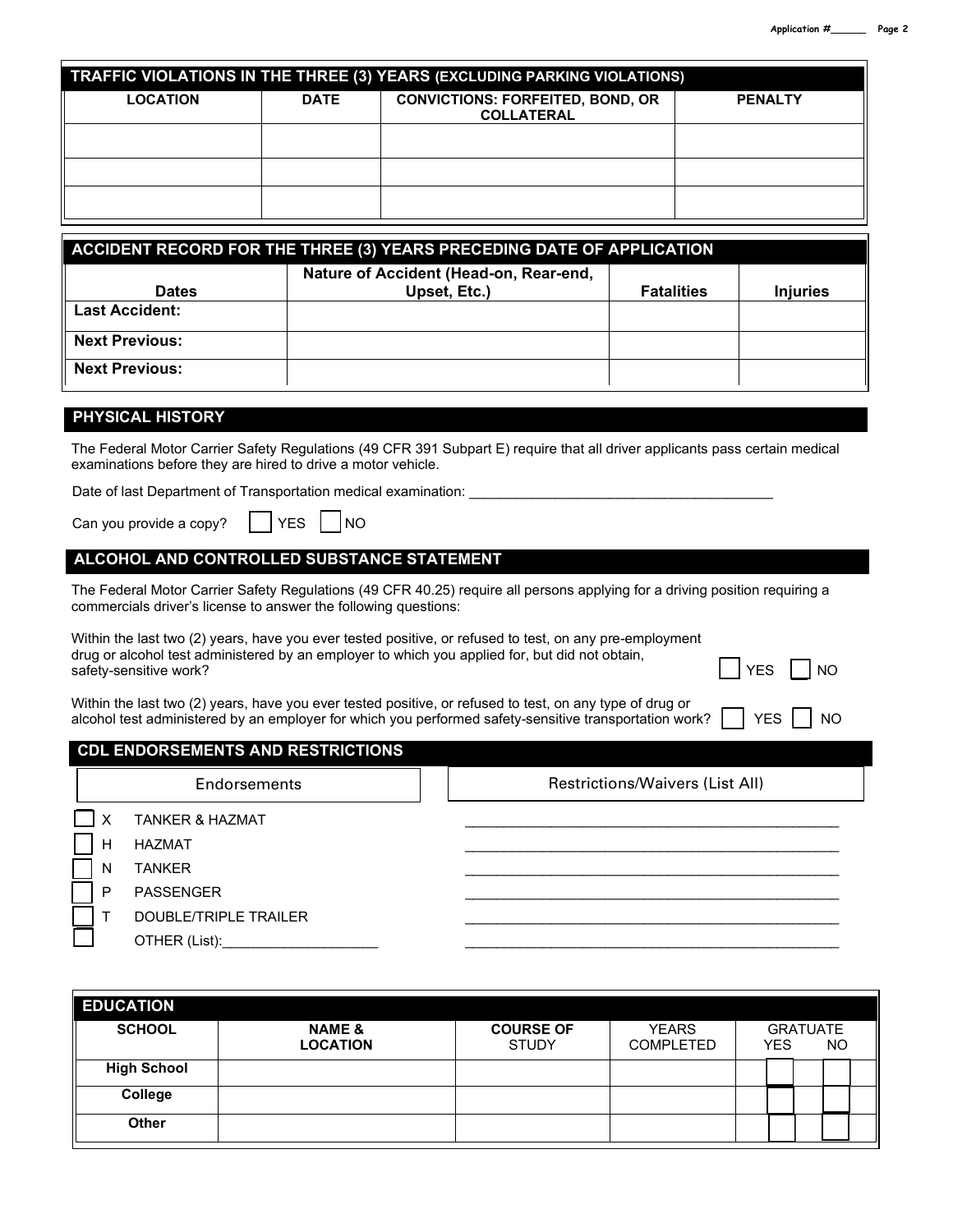# **EMPLOYMENT HISTORY**

 Federal Motor Carrier Safety Regulations (49 CFR 391.21) requires that all applicants wishing to drive a commercial vehicle list all employment for the last three (3) years.

Start with the last or current position, including any military experience, and work backwards (attach separate sheet if necessary). You are required to list the complete mailing address, including street number, city, state, zip, and complete all other information and questions.

#### \*ANY GAPS IN EMPLOYMENT IN EXCESS OF ONE (1) MONTH AND/OR UNEMPLOYENT MUST BE EXPLAINED\*

|                                                                                                                                                                                                  |       |    | Phone: __________________________________ |
|--------------------------------------------------------------------------------------------------------------------------------------------------------------------------------------------------|-------|----|-------------------------------------------|
|                                                                                                                                                                                                  |       |    |                                           |
|                                                                                                                                                                                                  |       |    |                                           |
|                                                                                                                                                                                                  |       |    |                                           |
| May we contact employer prior to hiring?                                                                                                                                                         |       |    | <b>YES</b><br><b>NO</b>                   |
| While employed here, were you subject to Federal Motor Carrier Safety Regulations?                                                                                                               |       |    | <b>YES</b><br><b>NO</b>                   |
| Was the job designated as a safety-sensitive function in any Department of Transportation-regulated<br>mode subject to alcohol and controlled substances testing as required by 49 CFR, part 40? |       |    | <b>YES</b><br><b>NO</b>                   |
|                                                                                                                                                                                                  |       |    |                                           |
|                                                                                                                                                                                                  |       |    |                                           |
|                                                                                                                                                                                                  |       |    |                                           |
|                                                                                                                                                                                                  |       |    |                                           |
|                                                                                                                                                                                                  |       |    |                                           |
|                                                                                                                                                                                                  |       |    |                                           |
| While employed here, were you subject to Federal Motor Carrier Safety Regulations?                                                                                                               |       |    | <b>NO</b>                                 |
| Was the job designated as a safety-sensitive function in any Department of Transportation-regulated<br>mode subject to alcohol and controlled substances testing as required by 49 CFR, part 40? |       |    | <b>YES</b><br>NO                          |
|                                                                                                                                                                                                  |       |    |                                           |
|                                                                                                                                                                                                  |       |    |                                           |
|                                                                                                                                                                                                  |       |    |                                           |
|                                                                                                                                                                                                  |       |    |                                           |
| Position Held:                                                                                                                                                                                   | From: | To | Salary:                                   |
| Reason for leaving:                                                                                                                                                                              |       |    |                                           |
| While employed here, were you subject to Federal Motor Carrier Safety Regulations?                                                                                                               |       |    | <b>YES</b><br><b>NO</b>                   |
| Was the job designated as a safety-sensitive function in any Department of Transportation-regulated<br>mode subject to alcohol and controlled substances testing as required by 49 CFR, part 40? |       |    | <b>YES</b><br><b>NO</b>                   |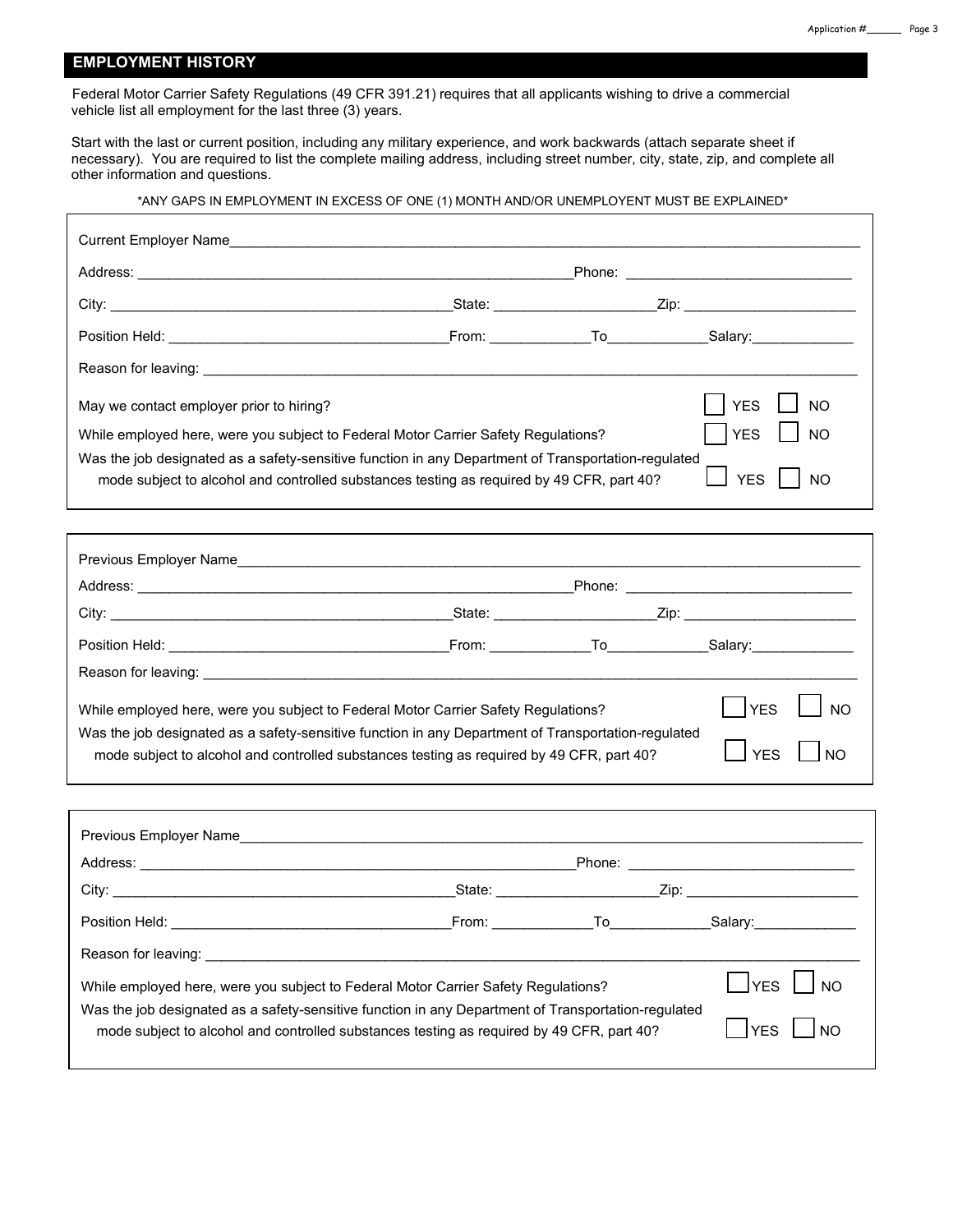### **FAIR CREDIT REPORTING ACT DISCLOSURE STATEMENT**

In accordance with the provisions of the Fair Credit Reporting Act (Public La 91-508) as amended by the Consumer Credit Reporting Act of 1996. I have been informed Haas Sons/Haas Transport, Inc. will produce a motor vehicle report (MVR), FMCSA Commercial Driver's License check and reference checks, all of which are defined as a consumer report regarding my driving and background record to determine my suitability for work at Haas Sons/Haas Transport Inc.

I understand that I have the rights to request, in writing, information pertaining to the nature and scope of the inquiry and a written summary of my rights under the Fair Credit Reporting Act. I understand that I may have additional rights under applicable state and federal laws.

I hereby authorize Haas Sons/Haas Transport Inc. to obtain this information and release and hold harmless any person, firm, or entity that discloses such information in accordance with this authorization. This authorization shall remain on file and shall serve as ongoing authorization for the Company to procure a motor vehicle report (MVR) defined as a consumer report at any time during my employment period. Any copy of this authorization shall have the same authority as the original.

Signature: \_\_\_\_\_\_\_\_\_\_\_\_\_\_\_\_\_\_\_\_\_\_\_\_\_\_\_\_\_\_\_\_\_\_\_\_\_\_\_\_\_\_\_\_\_\_\_\_\_\_\_\_\_\_\_ Date:\_\_\_\_\_\_\_\_\_\_\_\_\_\_\_\_\_\_\_\_\_\_\_\_\_\_

Name (Please Print): \_\_\_\_\_\_\_\_\_\_\_\_\_\_\_\_\_\_\_\_\_\_\_\_\_\_\_\_\_\_\_\_\_\_\_\_\_\_\_\_\_\_\_\_\_\_

# **PRE EMPLOYMENT SCREENING NOTICE**

#### IMPORTANT NOTICE REGARDING BACKGROUND REPORTS

In connection with your application for employment with Haas Sons/Haas Transport Inc. ("Prospective Employer"), Prospective Employer, its employees, agents, or contractors may obtain one or more reports regarding your driving, and safety inspection history from the Federal Motor Carrier Safety Administration (FMCSA) Clearinghouse. I understand motor vehicle records which contains public record information may be requested. I understand that driving a company vehicle is a requirement of the position I am being considered for and that having and maintaining a satisfactory driving record is a condition of my employment. I understand that investigations and inquiries to my personal, employment, or medical history and other related matters may be necessary in arriving at an employment decision (generally, inquiries regarding medical history and contacting previous employers will be made only if and after a conditional offer of employment has been extended).

I understand the Prospective Employer cannot obtain background reports from the FMCSA Clearinghouse unless I consent via the FMCSA Clearinghouse Online Portal. I understand employers are required to conduct pre-employment queries on any potential new DOT FMCSA regulated driver prior to placing them in a safety-sensitive position and that the pre-employment query will be conducted to ensure a driver is not prohibited from driving due to a drug and alcohol testing violation.

I authorize Haas Sons/Haas Transport Inc. Prospective Employer to access the FMCSA Clearinghouse system to seek information to determine whether drug or alcohol violation information about me exists in the Clearinghouse. I understand and acknowledge that the release of information may assist the Prospective Employer to make a decision regarding my suitability for work at Haas Sons/Haas Transport, Inc. and that FMCSA will not disclose that information to the Prospective Employer without first obtaining additional specific consent from me.

I further understand that if I refuse to provide consent for the Prospective Employer to conduct a full query of the Clearinghouse, the Prospective Employer cannot consider my application any further and that I will no longer be considered suitable for employment with the Prospective Employer.

I understand this Clearinghouse Query is in addition to the Previous Employer Check process.

I have read the above Notice Regarding Background Reports provided to me by Prospective Employer and I understand that if I sign this consent form, Prospective Employer may obtain such reports necessary to determine if I am suitable for employment. I hereby authorize Prospective Employer and its employees, authorized agents, and/or affiliates to obtain the information authorized above.

Signature: \_\_\_\_\_\_\_\_\_\_\_\_\_\_\_\_\_\_\_\_\_\_\_\_\_\_\_\_\_\_\_\_\_\_\_\_\_\_\_\_\_\_\_\_\_\_\_\_\_\_\_\_\_\_\_\_\_\_\_\_\_\_ Date: \_\_\_\_\_\_\_\_\_\_\_\_\_\_\_\_\_\_\_\_\_\_\_

Name (Please Print): \_\_\_\_\_\_\_\_\_\_\_\_\_\_\_\_\_\_\_\_\_\_\_\_\_\_\_\_\_\_\_\_\_\_\_\_\_\_\_\_\_\_\_\_\_\_\_\_\_\_\_\_\_\_